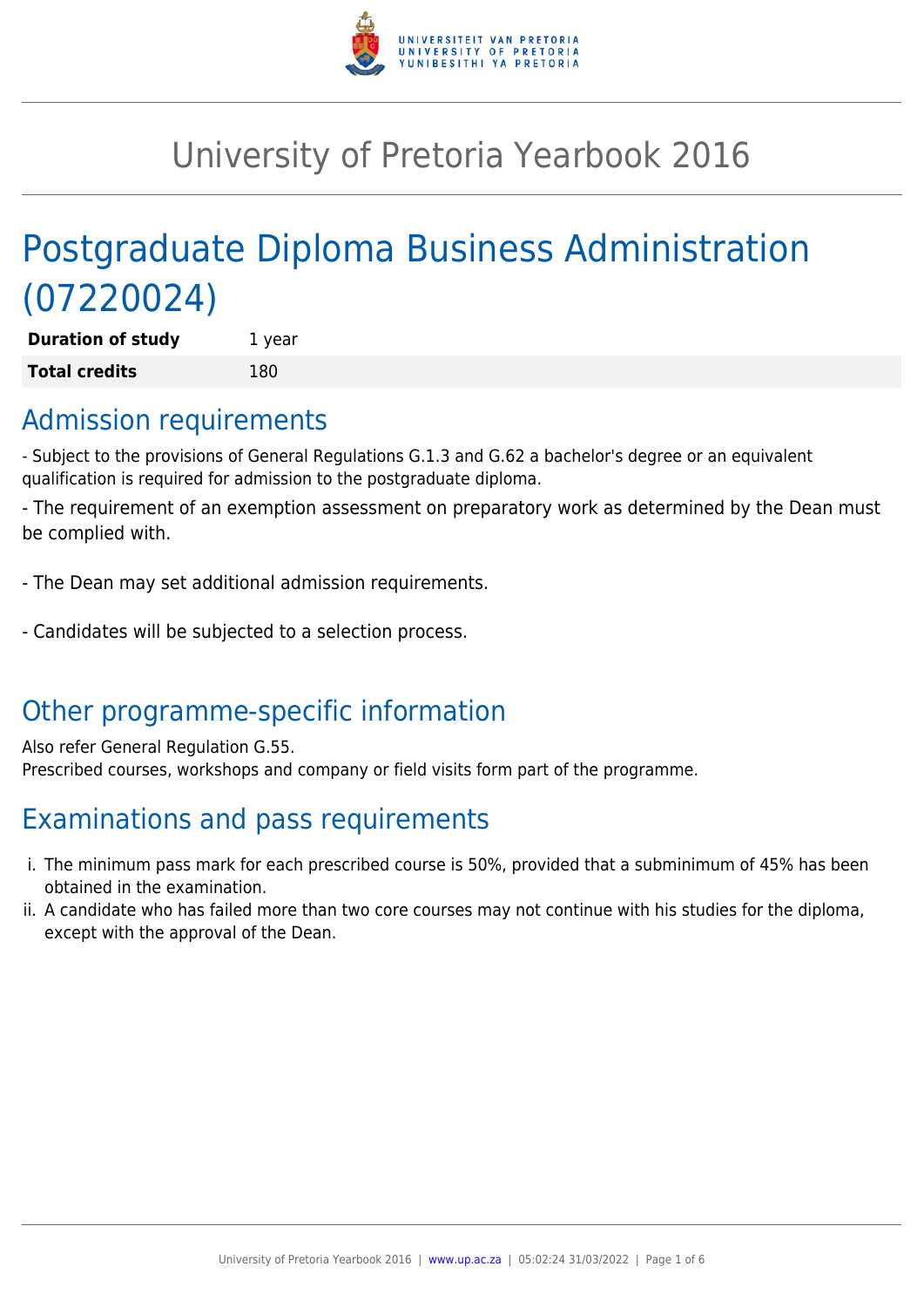

### Curriculum: Final year

**Minimum credits: 180**

### **Core modules**

#### **Innovation and critical thinking 780 (GIA 780)**

| <b>Module credits</b>         | 15.00                             |
|-------------------------------|-----------------------------------|
| <b>Prerequisites</b>          | No prerequisites.                 |
| <b>Contact time</b>           | 24 contact hours per 3 week cycle |
| <b>Language of tuition</b>    | English                           |
| <b>Academic organisation</b>  | Gordon Institute of Business S    |
| <b>Period of presentation</b> | Semester 1                        |
|                               |                                   |

#### **Module content**

This course is designed to help students improve their thinking and analytical skills in order to manage their organisations more effectively.

#### **Economics: Prices and markets 782 (GIA 782)**

| <b>Module credits</b>         | 10.00                             |
|-------------------------------|-----------------------------------|
| <b>Prerequisites</b>          | No prerequisites.                 |
| <b>Contact time</b>           | 24 contact hours per 3 week cycle |
| <b>Language of tuition</b>    | English                           |
| <b>Academic organisation</b>  | Gordon Institute of Business S    |
| <b>Period of presentation</b> | Semester 1                        |

#### **Module content**

By introducing microeconomic theory and its application in real business situations, this course will give you an understanding of how a business works in the context of the economic environment in which it operates. Topics include the theory of the firm, supply and demand analysis, consumer behaviour, how markets work and pricing strategies for different markets.

#### **Financial accounting 783 (GIA 783)**

| 15.00                             |
|-----------------------------------|
| No prerequisites.                 |
| 24 contact hours per 3 week cycle |
| English                           |
| Gordon Institute of Business S    |
| Semester 1                        |
|                                   |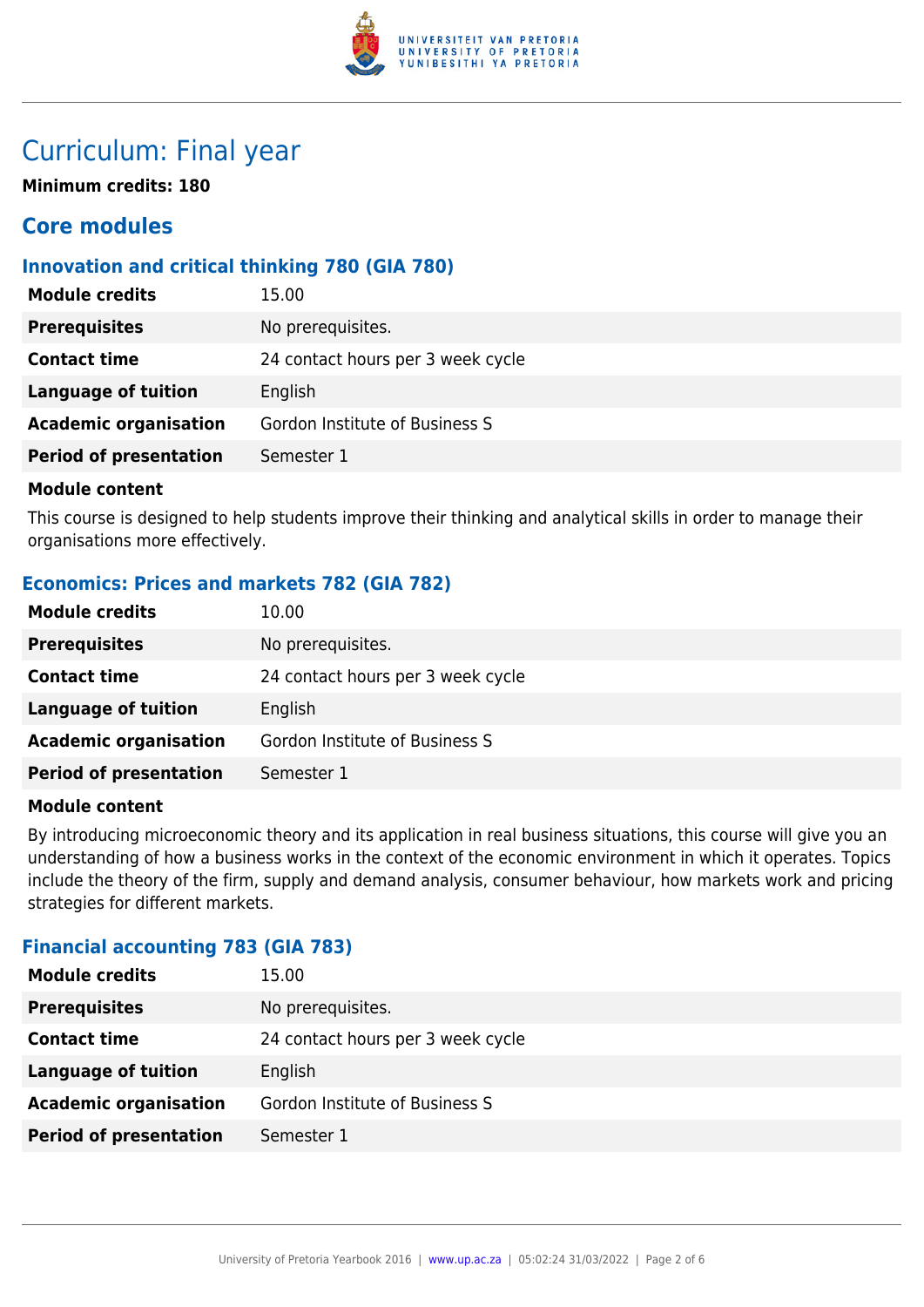

#### **Module content**

Financial accounting focuses on the interpretation of the financial statements a company uses to report on its financial position and operating results. You will become familiar with the structure of balance sheets, income statements and cash flow statements.

#### **Management accounting 784 (GIA 784)**

| <b>Module credits</b>         | 15.00                             |
|-------------------------------|-----------------------------------|
| <b>Prerequisites</b>          | No prerequisites.                 |
| <b>Contact time</b>           | 24 contact hours per 3 week cycle |
| Language of tuition           | English                           |
| <b>Academic organisation</b>  | Gordon Institute of Business S    |
| <b>Period of presentation</b> | Semester 2                        |

#### **Module content**

This course in Management accounting introduces basic management accounting tools and techniques used in allocating costs to products and inventories, planning, making business decisions and evaluating the performance of business units.

#### **Organisational behaviour 786 (GIA 786)**

| <b>Module credits</b>         | 10.00                             |
|-------------------------------|-----------------------------------|
| <b>Prerequisites</b>          | No prerequisites.                 |
| <b>Contact time</b>           | 24 contact hours per 3 week cycle |
| <b>Language of tuition</b>    | English                           |
| <b>Academic organisation</b>  | Gordon Institute of Business S    |
| <b>Period of presentation</b> | Semester 1                        |

#### **Module content**

This course in Organisational behaviour explores the interaction between individuals, groups and organisations in the context of a rapidly changing global system. The core themes explored include corporate culture, leadership, trust, team and group dynamics, power, organisation design, managing change and interpersonal communication. To motivate people today, managers require insight into individual behaviour and attitudes that affect organisational performance.

#### **Human resource strategy 787 (GIA 787)**

| <b>Module credits</b>         | 15.00                             |
|-------------------------------|-----------------------------------|
| <b>Prerequisites</b>          | No prerequisites.                 |
| <b>Contact time</b>           | 24 contact hours per 3 week cycle |
| <b>Language of tuition</b>    | English                           |
| <b>Academic organisation</b>  | Gordon Institute of Business S    |
| <b>Period of presentation</b> | Semester 2                        |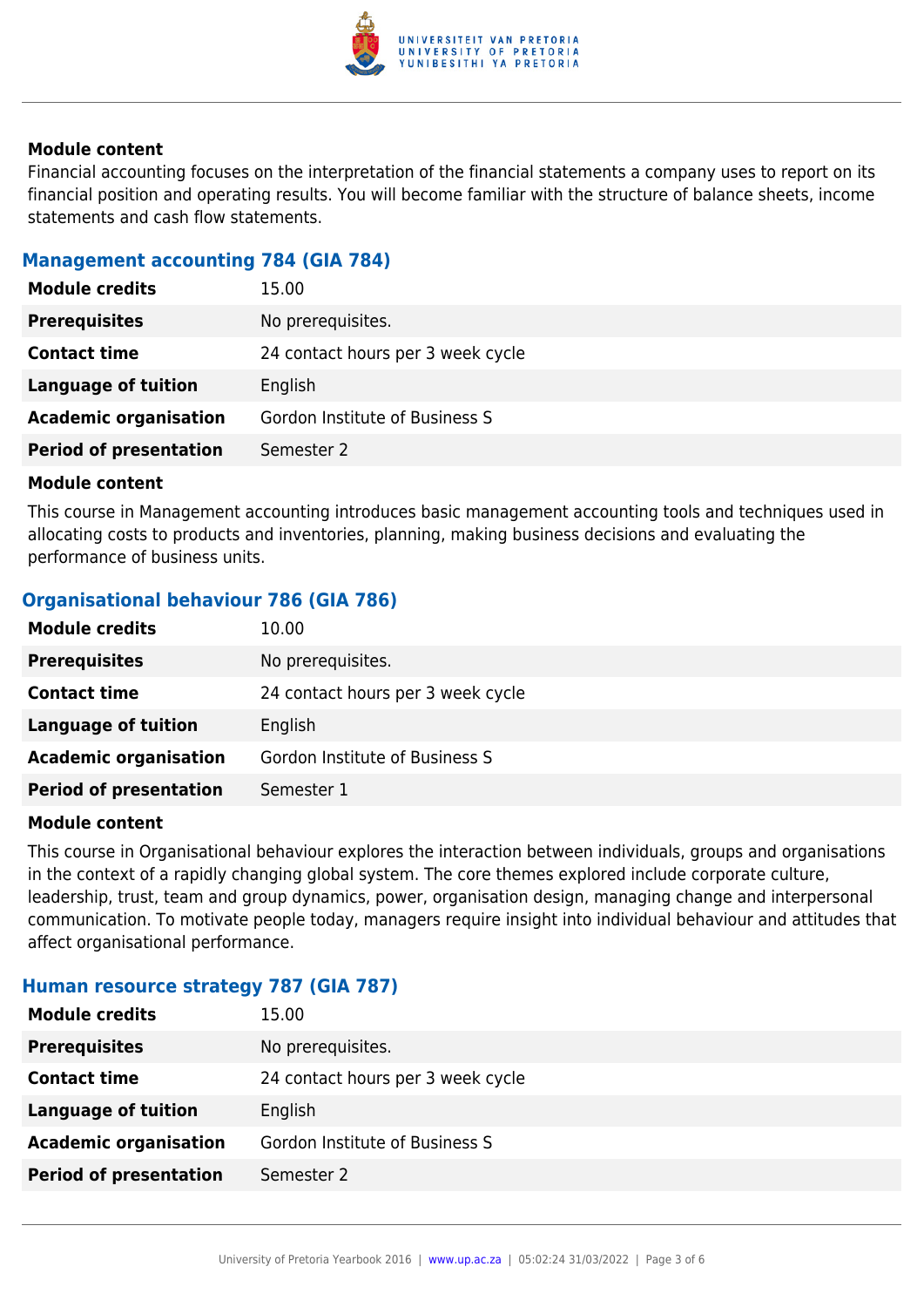

#### **Module content**

Human resource strategy focuses on the strategic management of the organisation's human resources (HR) to deliver a competitive advantage, as well as the role of HR in achieving strategic corporate objectives. We explore the management of HR infrastructure, performance management, HIV/AIDS and employee contributions, as well as the integration of HR and business strategies.

#### **Marketing 789 (GIA 789)**

| <b>Module credits</b>         | 15.00                             |
|-------------------------------|-----------------------------------|
| <b>Prerequisites</b>          | No prerequisites.                 |
| <b>Contact time</b>           | 24 contact hours per 3 week cycle |
| <b>Language of tuition</b>    | English                           |
| <b>Academic organisation</b>  | Gordon Institute of Business S    |
| <b>Period of presentation</b> | Semester 1                        |

#### **Module content**

This course outlines marketing strategies in the context of overall corporate objectives and introduces a systematic approach to marketing decision-making, including market and customer analysis, the analysis of marketing opportunities and implementation and evaluation of marketing plans. We also explore e-business and strategies of marketing through the Internet.

#### **Macro-economics 781 (GIB 781)**

| <b>Module credits</b>         | 15.00                             |
|-------------------------------|-----------------------------------|
| <b>Prerequisites</b>          | No prerequisites.                 |
| <b>Contact time</b>           | 24 contact hours per 3 week cycle |
| Language of tuition           | English                           |
| <b>Academic organisation</b>  | Gordon Institute of Business S    |
| <b>Period of presentation</b> | Semester 2                        |

#### **Module content**

Focusing on the macroeconomic and socio-political environment in which businesses operate, this course includes a study of the multi-faceted ways in which global economic trends and domestic socio-political strategies affect organisations. You will gain insight into how the South African economy operates, as well as an understanding of economic indicators, like business cycles, inflation and unemployment.

#### **Information and knowledge management 785 (GIB 785)**

| <b>Module credits</b>        | 7.50                              |
|------------------------------|-----------------------------------|
| <b>Prerequisites</b>         | No prerequisites.                 |
| <b>Contact time</b>          | 24 contact hours per 3 week cycle |
| Language of tuition          | English                           |
| <b>Academic organisation</b> | Gordon Institute of Business S    |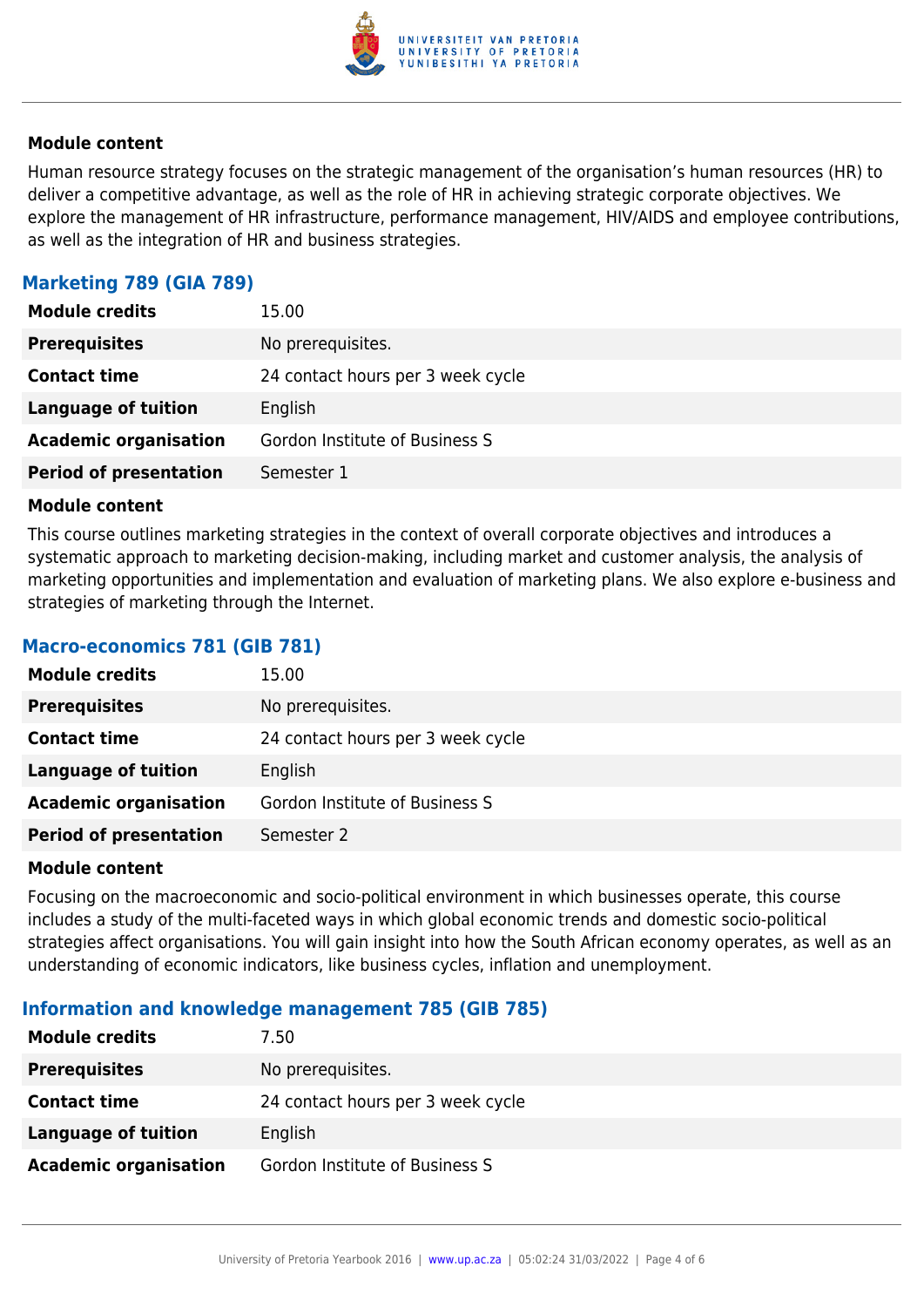

#### **Period of presentation** Semester 2

#### **Module content**

An organisation's competitive advantage increasingly depends on knowledge management – what the organisation knows and how it uses what it knows. This course focuses on the knowledge economy and how technological advances in information technology impact on the structure of industries and organisations, the management of people, and how business is conducted.

#### **Operations management 780 (GIC 780)**

| <b>Module credits</b><br>15.00              |                                   |
|---------------------------------------------|-----------------------------------|
| No prerequisites.<br><b>Prerequisites</b>   |                                   |
| <b>Contact time</b>                         | 24 contact hours per 3 week cycle |
| <b>Language of tuition</b><br>English       |                                   |
| <b>Academic organisation</b>                | Gordon Institute of Business S    |
| <b>Period of presentation</b><br>Semester 2 |                                   |

#### **Module content**

The course in Operations management will help you examine how the resources, structures, systems and processes of your organisation could be managed to improve its competitive position. Improving cross-functional organisational performance across the value chain, as well as the design of service-delivery systems, is an important focus.

#### **Integrating structures and processes 781 (GIC 781)**

| <b>Module credits</b>         | 15.00                             |
|-------------------------------|-----------------------------------|
| <b>Prerequisites</b>          | No prerequisites.                 |
| <b>Contact time</b>           | 24 contact hours per 3 week cycle |
| Language of tuition           | English                           |
| <b>Academic organisation</b>  | Gordon Institute of Business S    |
| <b>Period of presentation</b> | Semester 2                        |

#### **Module content**

During this course, we take an integrative view of business and management. We introduce the concepts of strategy formulation and implementation and study the links between operations, processes and structures. Using the knowledge and skills learned throughout the programme, you will develop a holistic view of business and the organisation. The skill-building session will be a business simulation, with individual coaching on your decision-making.position. Improving cross-functional organisational performance across the value chain, as well as the design of service delivery systems, is an important focus.

#### **Ethics and sustainability 785 (GIC 785)**

| <b>Module credits</b> | 7.50              |
|-----------------------|-------------------|
| <b>Prerequisites</b>  | No prerequisites. |